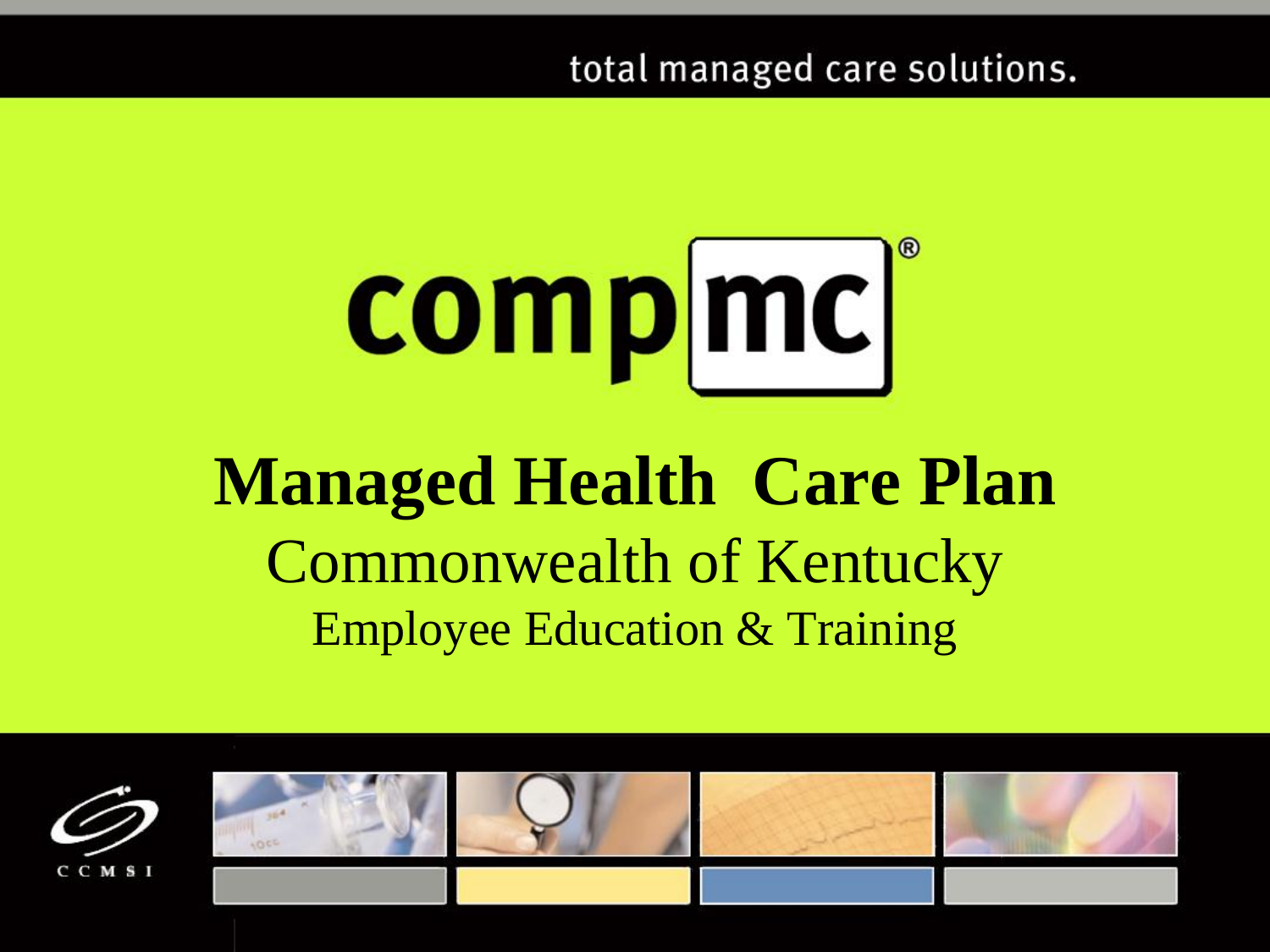

#### **comp mc Managed Health Care Plan**

Program Overview:

- Goals
- Locating a provider
- Seeking emergency care
- Identifying your gatekeeper
- Pre-existing injuries
- What to do first?
- Grievance overview

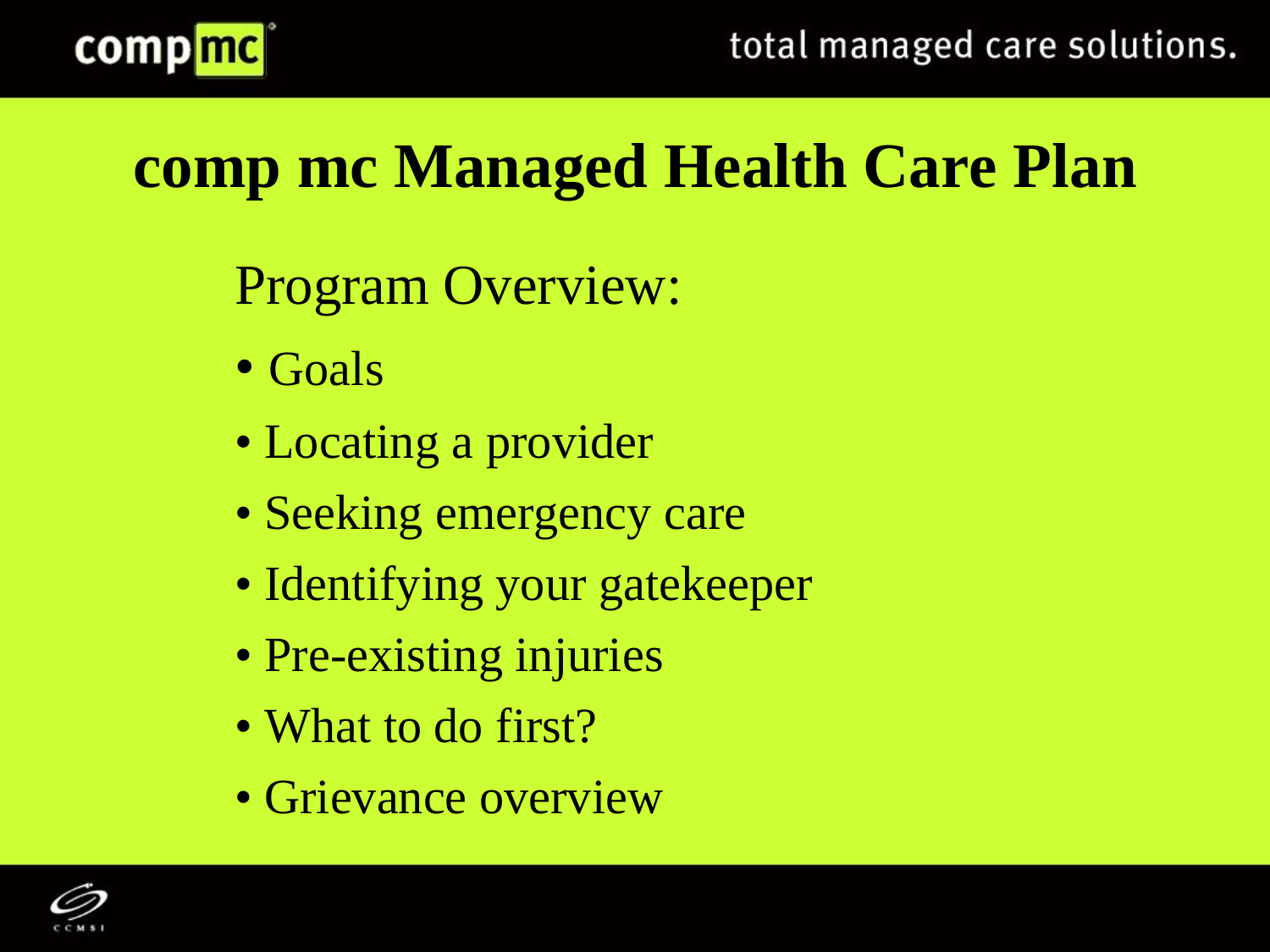

#### **Goals of the Program:**

- Help employer comply with Kentucky statue 803 KAR 25:110
- Facilitate the delivery of quality medical care for work-related injuries
- Expedite your recovery
- Facilitate your return to work

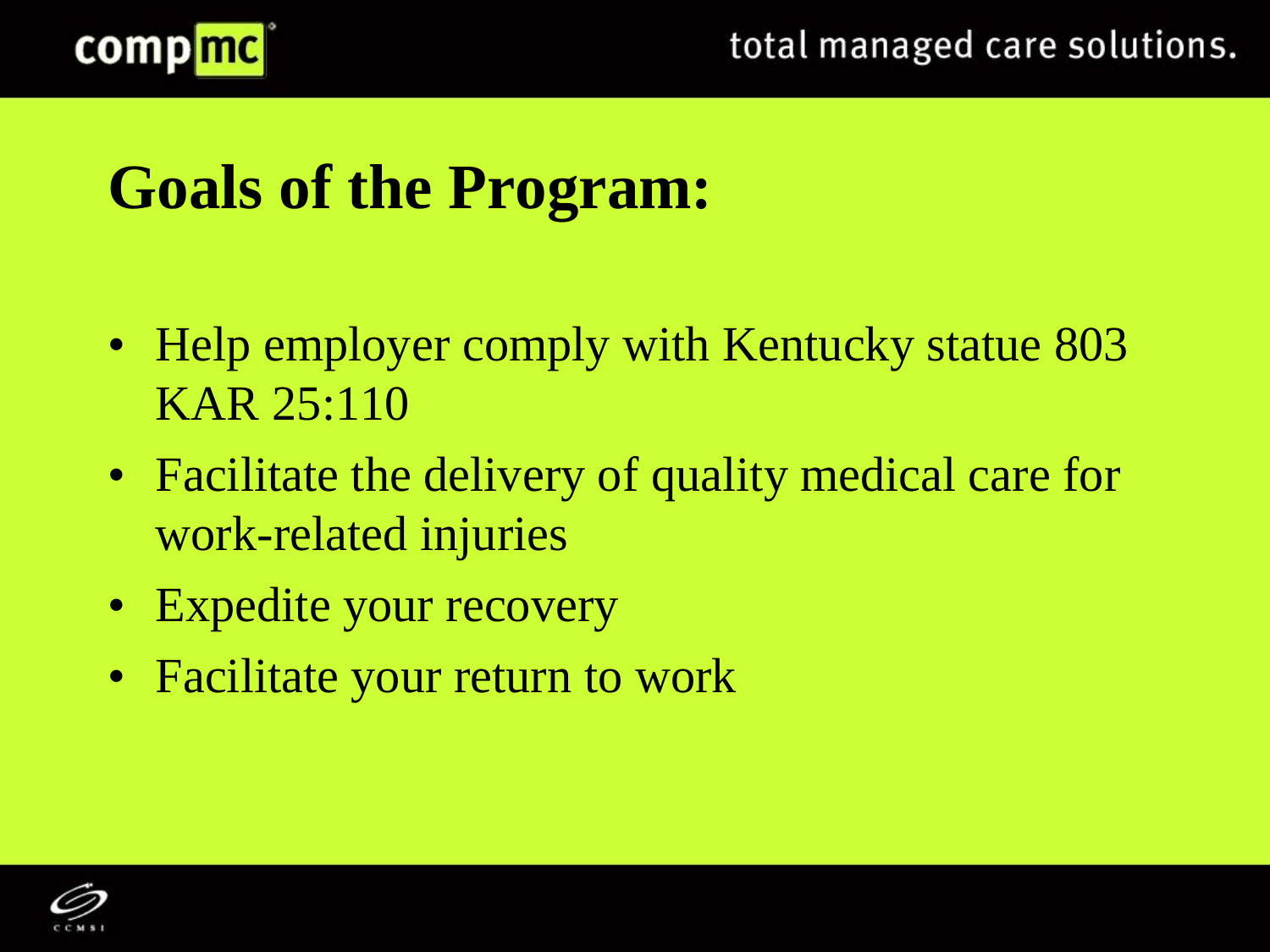



## **Locating a Provider for a nonemergency injury:**

- Contact your supervisor
- Call 866-361-6899
- Refer to a work-site poster
- Refer to Coventry Network Directory

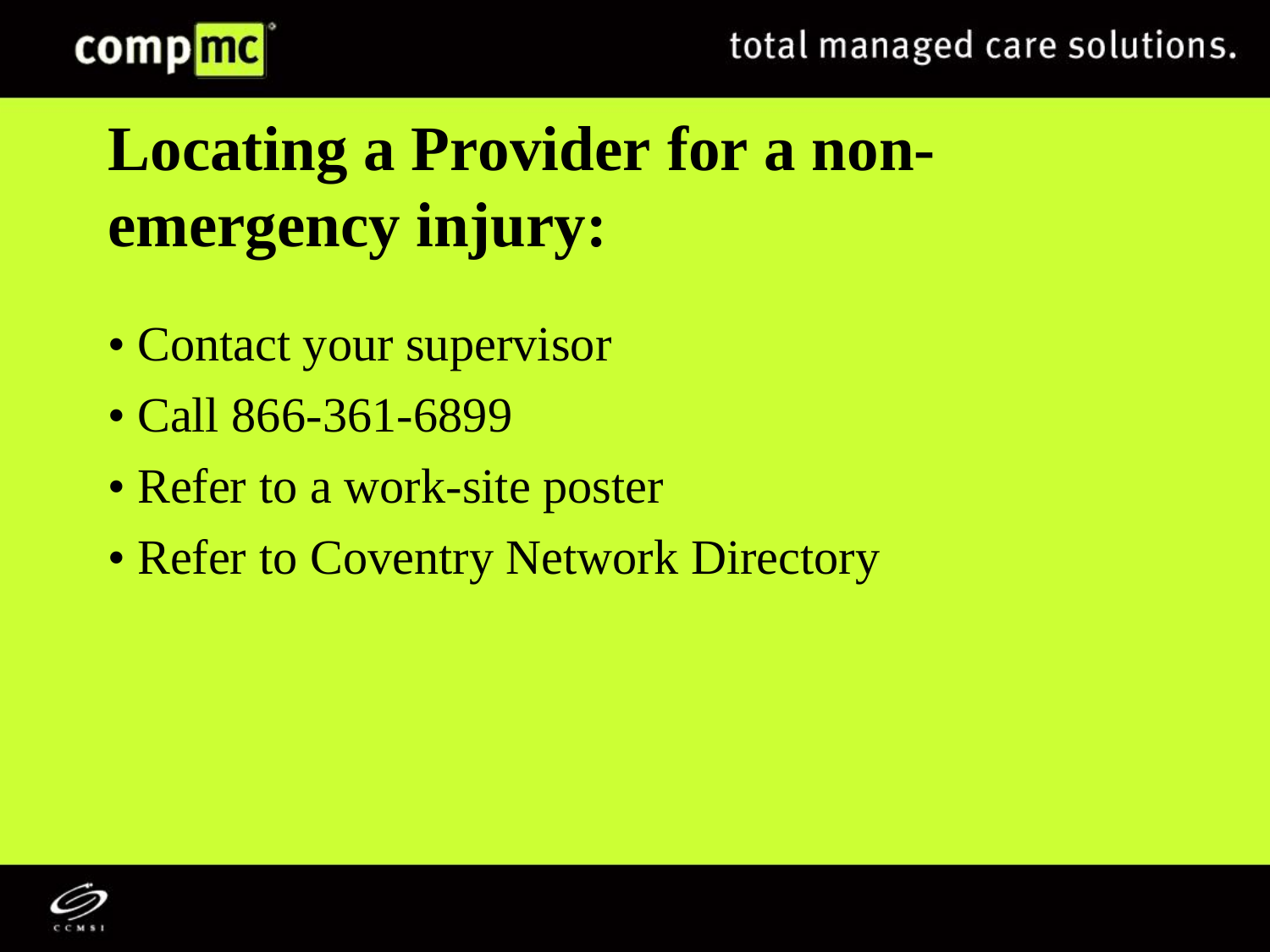

## **Access to MHCP Information:**

- You may call 866-361-6899, 24 hours a day, to obtain information on:
	- Plan operations
	- After-hour care
	- Access to emergency care
- A plan representative will be available  $8$  a.m  $-$ 4:30 p.m.(EST) Monday – Friday to answer questions
- For after hours, there are instructions for seeking emergency care

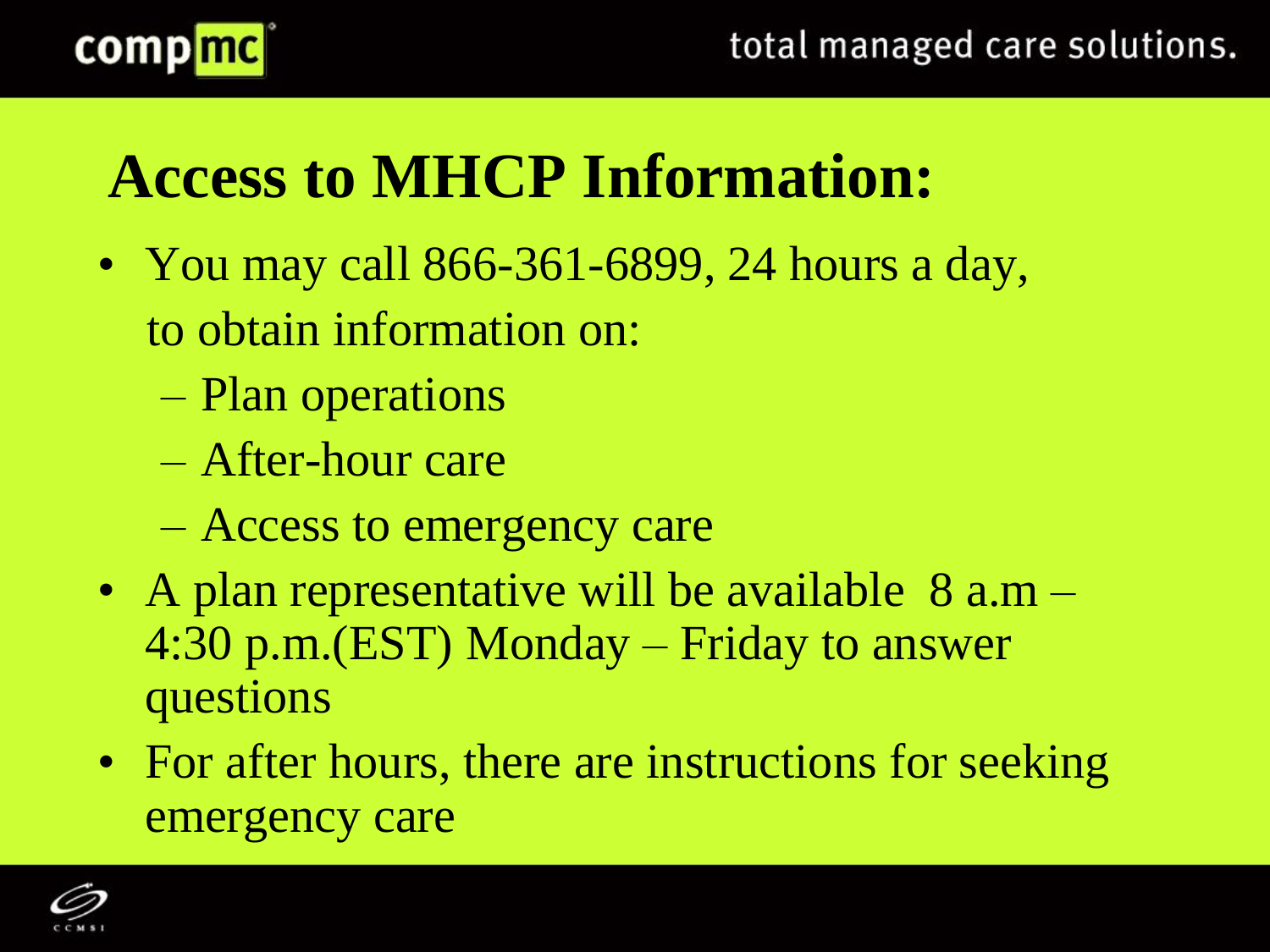

## **Seeking Emergency Care:**

- For emergencies, seek the care that you need from the nearest urgent care facility or hospital
- For emergency treatment from a non-network physician, you may remain under the physician's care if they agree to the terms of the program

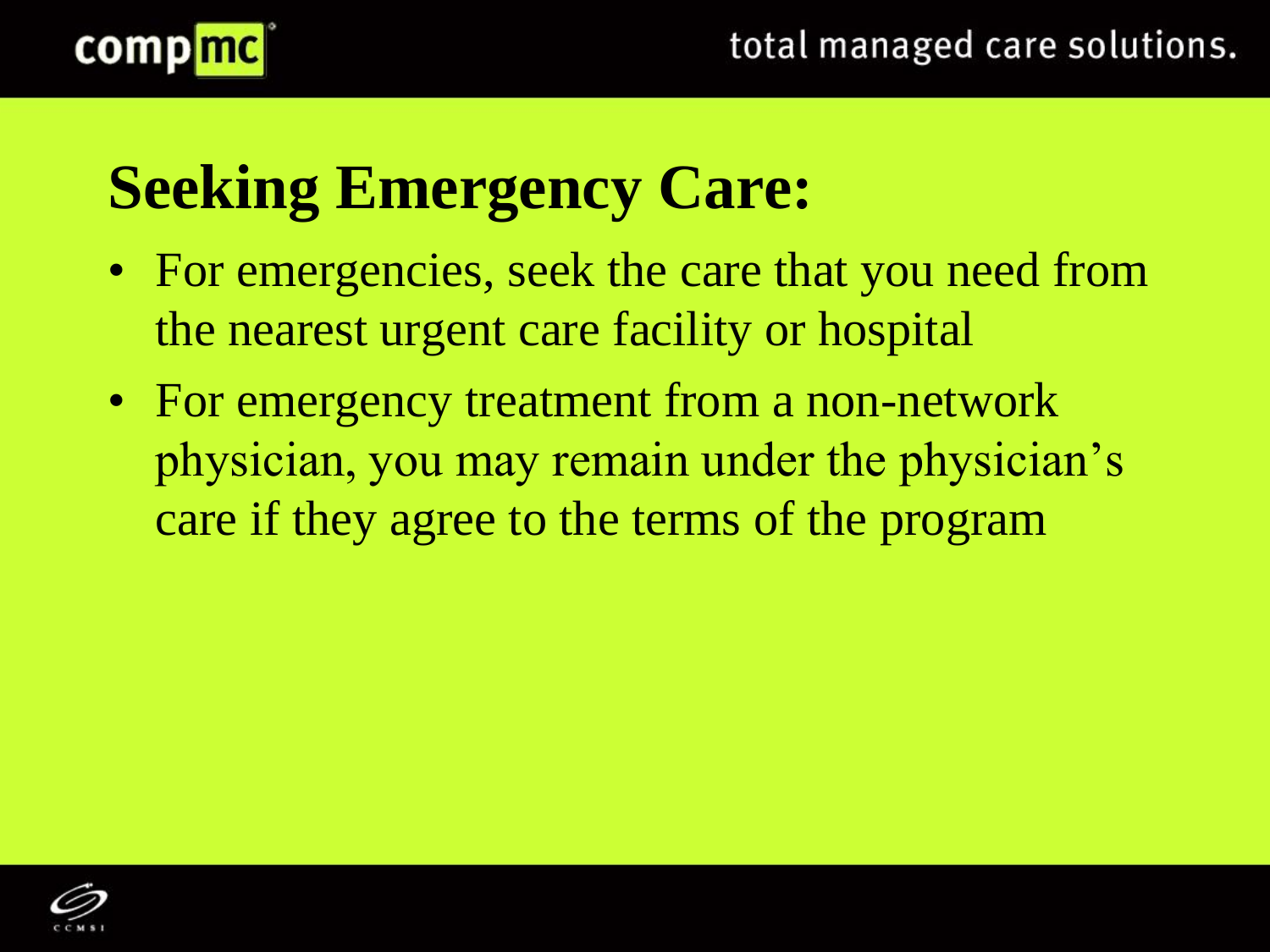

## **Non-Network Provider Requirements:**

- Agree to terms of the program
- Meet credentialing standards
- Comply with UR
- Refer in network
- Initial treatment authorized from gatekeeper

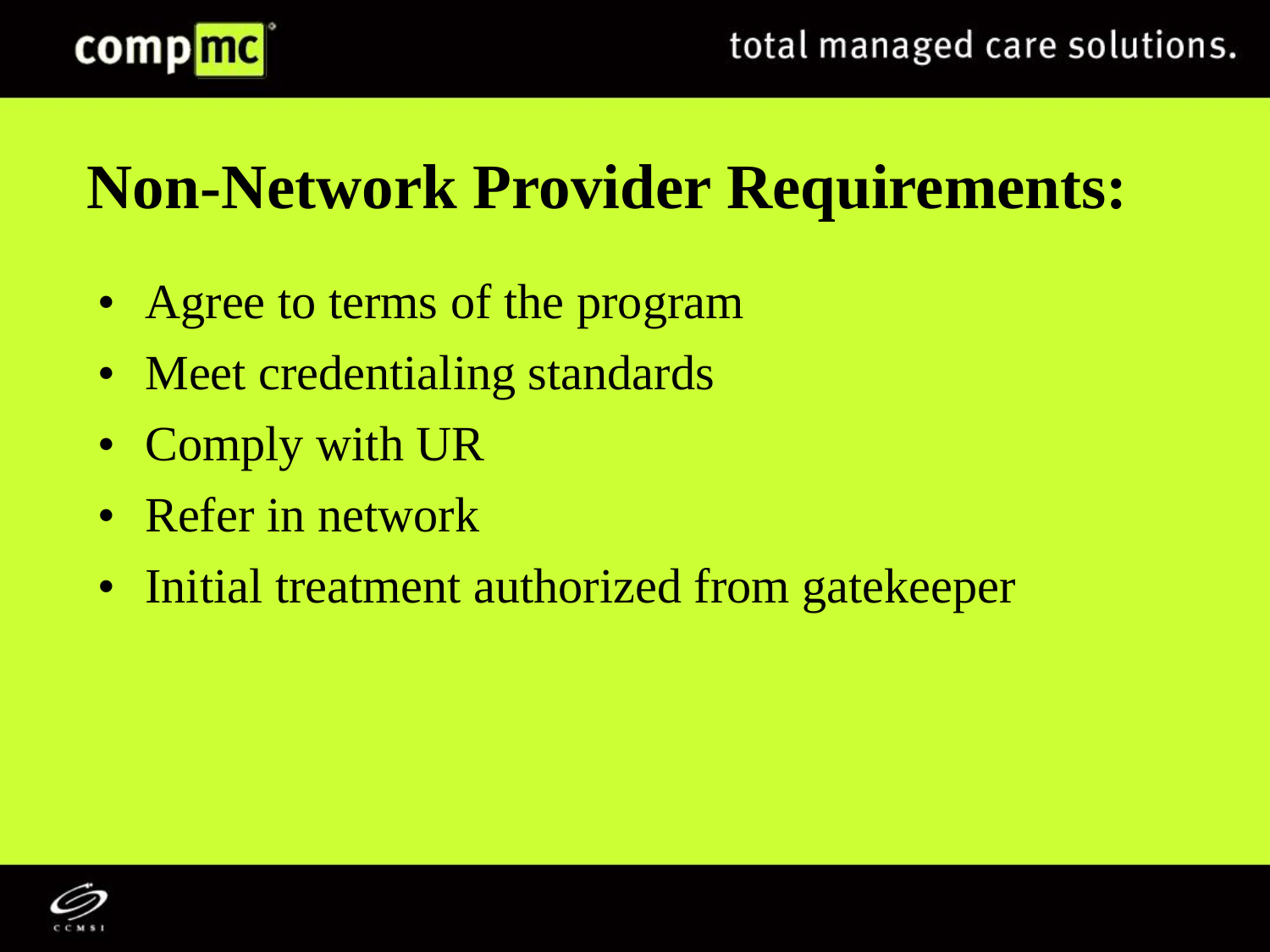

#### **What are Gatekeepers?**

- Serve as initial entry point into the MHCP
- Provide initial treatment and authorize on-going care with a clear focus on RTW
- Gatekeepers represent: FP, GP, IM, DC, OM, PM&R and clinics
- Refer to network providers for specialty care

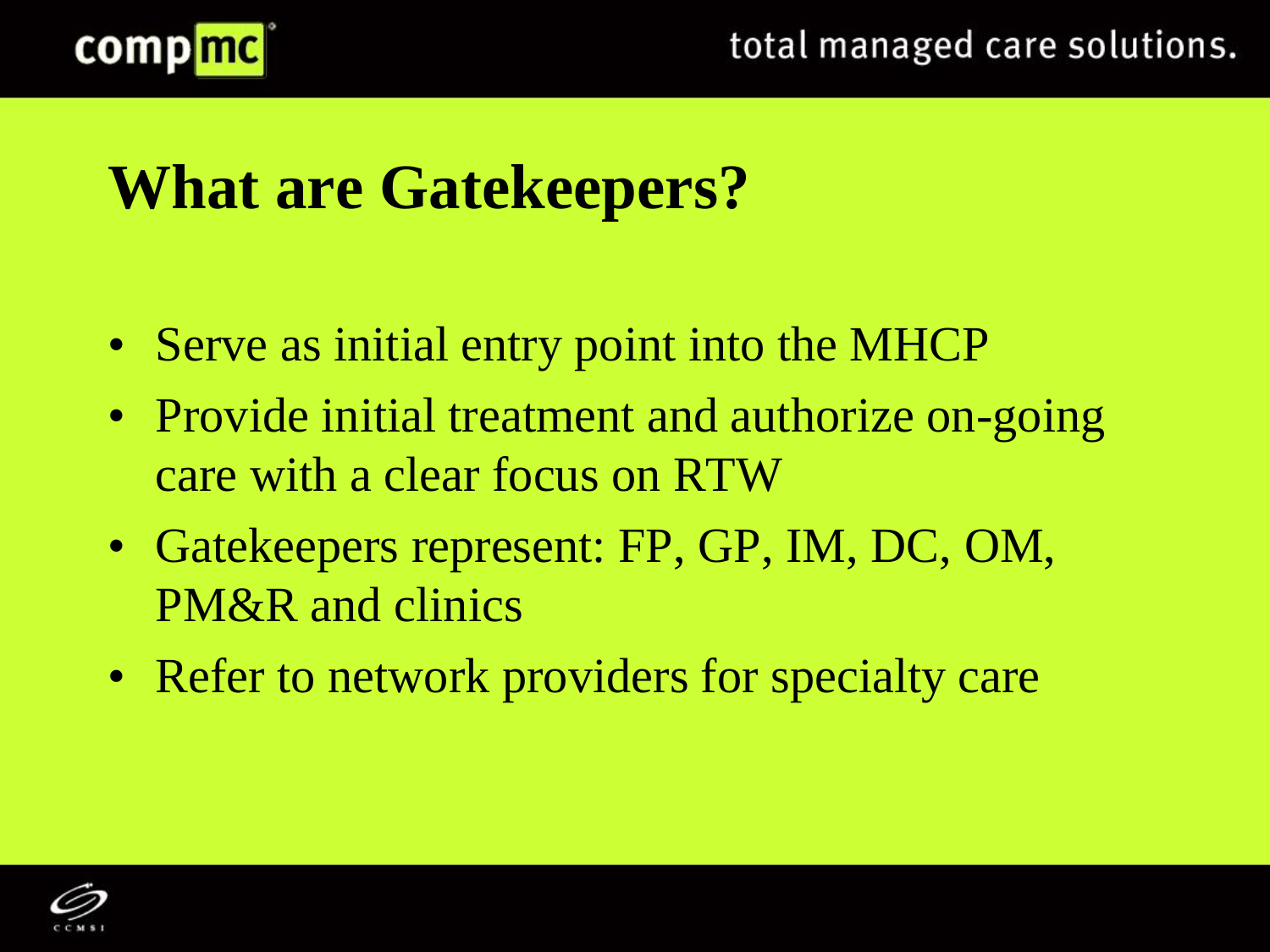

#### **Treatment of Pre-Existing Injuries**

- For an injury which occurred prior to the MHCP effective date, you may continue treatment with your current physician
- To change physicians, choose any MHCP primary care physician (FP, GP, IM, DC, OM, PM&R and clinics) as your gatekeeper physician
- If your physician refers you to another doctor, the referral should be to a Coventry Network provider/physician.

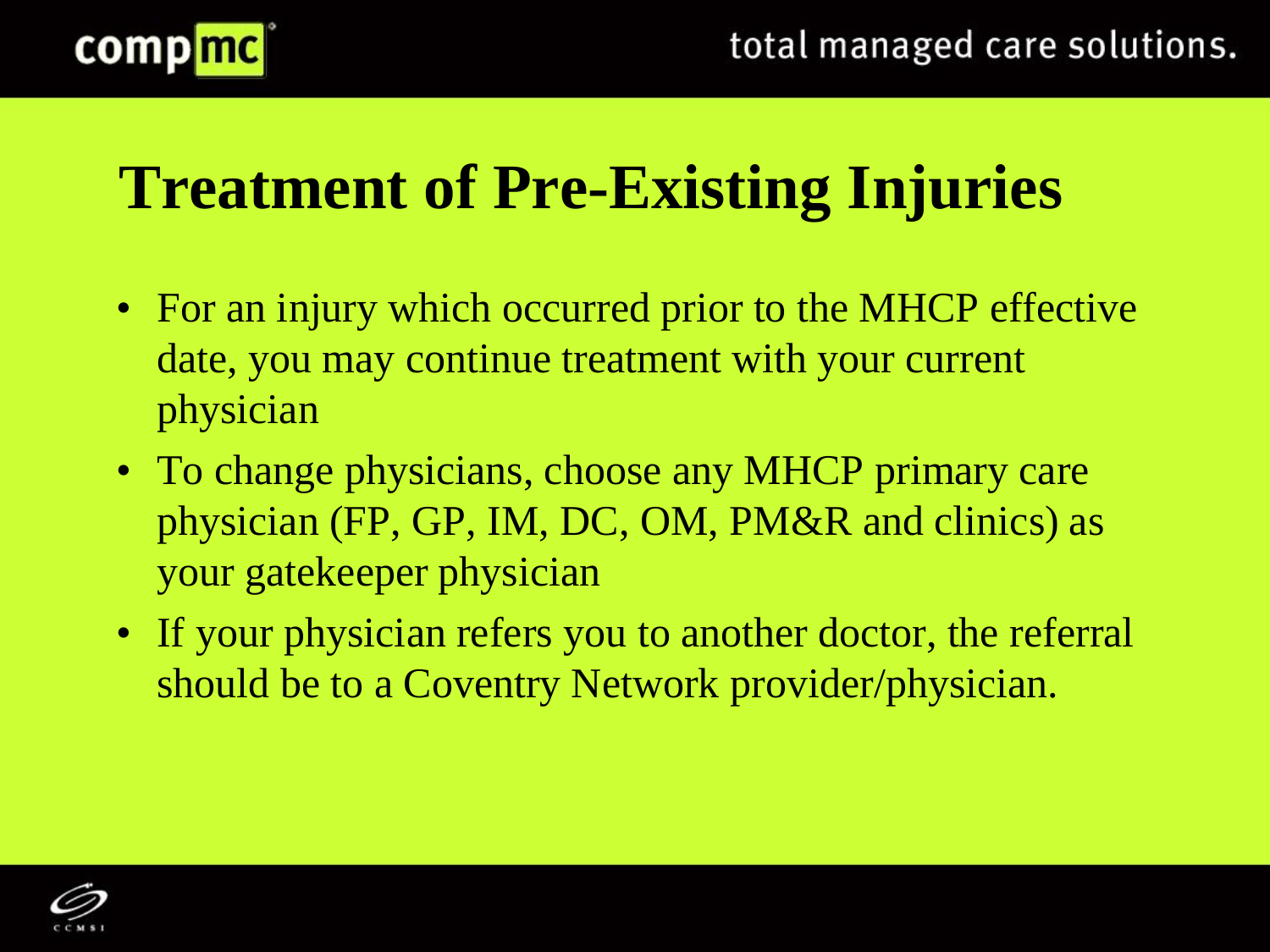

## **What to do First?**

- Seek emergency care if needed
- Notify supervisor of injury
- Find a MHCP gatekeeper
- Your carrier/adjuster will:
	- confirm MHCP coverage
	- Send written notice of:
		- Employer contact information
		- Name and telephone number of the MHCP
		- Employee name and SS #
	- Send copy of injured worker instruction sheet to employer